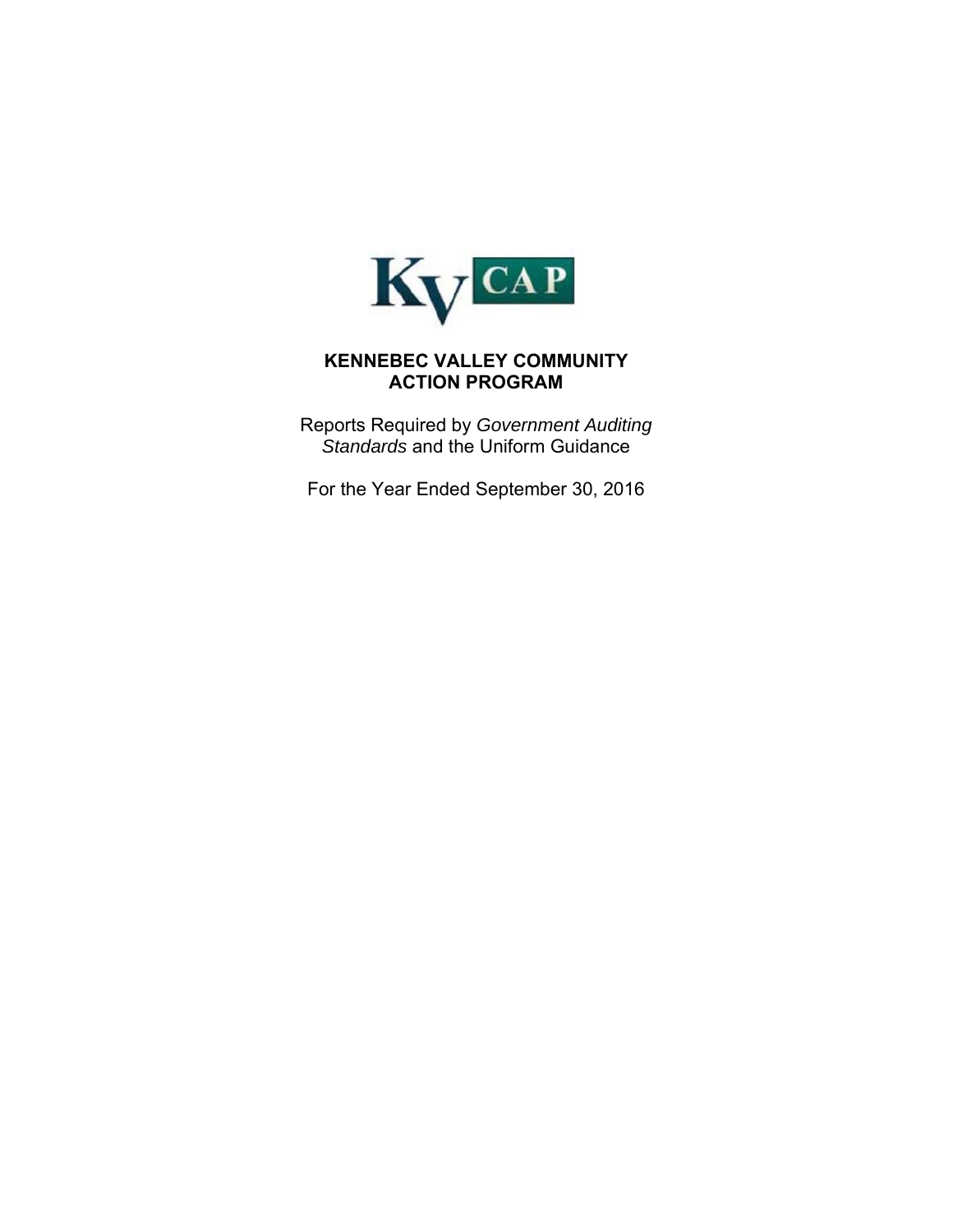# KENNEBEC VALLEY COMMUNITY ACTION PROGRAM Reports Required by Government Auditing Standards and the Uniform Guidance For the Year Ended September 30, 2016

| Report                                                                                                                                                                                                                   | <u>Page</u> |
|--------------------------------------------------------------------------------------------------------------------------------------------------------------------------------------------------------------------------|-------------|
| Independent Auditors' Report on Internal Control Over Financial Reporting and on<br>Compliance and Other Matters Based on an Audit of Financial Statements Performed in<br>Accordance with Government Auditing Standards | $1 - 2$     |
| Independent Auditors' Report on Compliance for Each Major Program and on Internal<br>Control Over Compliance Required by the Uniform Guidance                                                                            | $3 - 5$     |
| Schedule of Expenditures of Federal Awards                                                                                                                                                                               | $6 - 7$     |
| Notes to Schedule of Expenditures of Federal Awards                                                                                                                                                                      | 8           |
| Schedule of Findings and Questioned Costs:                                                                                                                                                                               |             |
| Section I – Summary of Auditor's Results                                                                                                                                                                                 | 9           |
| Section II – Findings Required to be Reported Under Government Auditing Standards                                                                                                                                        | 9           |
| Section III – Findings and Questioned Costs for Federal Awards                                                                                                                                                           | 9           |
| Section IV – Prior Year Findings Required and Questioned Costs for Federal Awards                                                                                                                                        | 10          |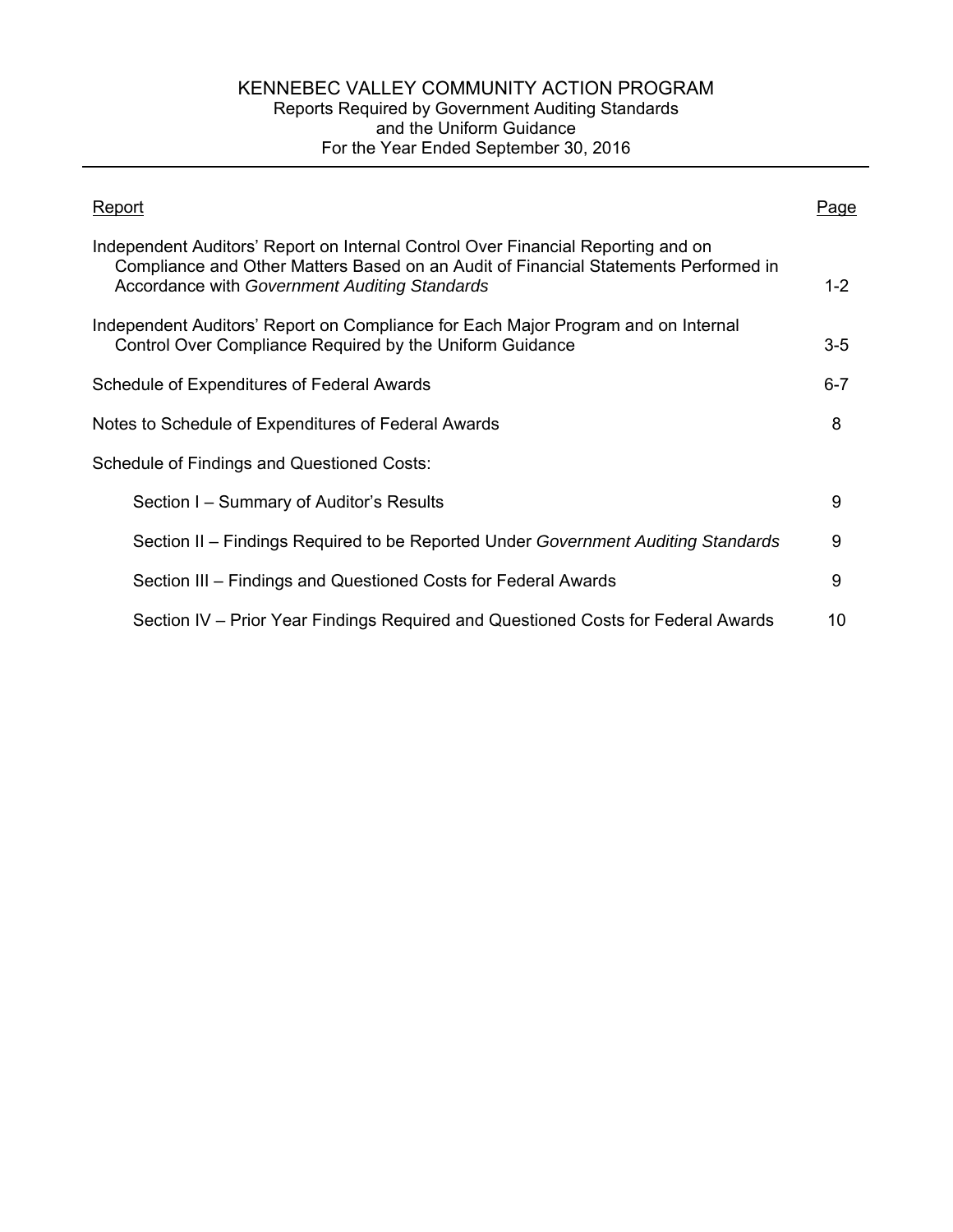

# **INDEPENDENT AUDITORS' REPORT ON INTERNAL CONTROL OVER FINANCIAL REPORTING AND ON COMPLIANCE AND OTHER MATTERS BASED ON AN AUDIT OF FINANCIAL STATEMENTS PERFORMED IN ACCORDANCE WITH** *GOVERNMENT AUDITING STANDARDS*

To the Board of Directors of Kennebec Valley Community Action Program

We have audited, in accordance with the auditing standards generally accepted in the United States of America and the standards applicable to financial audits contained in *Government Auditing Standards* issued by the Comptroller General of the United States, the financial statements of Kennebec Valley Community Action Program (a nonprofit organization), which comprise the statement of financial position as of September 30, 2016, and the related statements of activities and cash flows for the year then ended, and the related notes to the financial statements, and we have issued our report thereon dated April 26, 2017.

# **Internal Control Over Financial Reporting**

In planning and performing our audit of the financial statements, we considered Kennebec Valley Community Action Program's internal control over financial reporting (internal control) to determine the audit procedures that are appropriate in the circumstances for the purpose of expressing our opinion on the financial statements, but not for the purpose of expressing an opinion on the effectiveness of Kennebec Valley Community Action Program's internal control. Accordingly, we do not express an opinion on the effectiveness Kennebec Valley Community Action Program's internal control.

A *deficiency in internal control* exists when the design or operation of a control does not allow management or employees, in the normal course of performing their assigned functions, to prevent, or detect and correct, misstatements on a timely basis. A *material weakness* is a deficiency, or a combination of deficiencies, in internal control, such that there is a reasonable possibility that a material misstatement of the entity's financial statements will not be prevented, or detected and corrected on a timely basis. A *significant deficiency* is a deficiency, or a combination of deficiencies, in internal control that is less severe than a material weakness, yet important enough to merit attention by those charged with governance.

Our consideration of internal control was for the limited purpose described in the first paragraph of this section and was not designed to identify all deficiencies in internal control that might be material weaknesses or significant deficiencies. Given these limitations, during our audit we did not identify any deficiencies in internal control that we consider to be material weaknesses. However, material weaknesses may exist that have not been identified.

### **Compliance and Other Matters**

As part of obtaining reasonable assurance about whether Kennebec Valley Community Action Program's financial statements are free from material misstatement, we performed tests of its compliance with certain provisions of laws, regulations, contracts, and grant agreements, noncompliance with which could have a direct and material effect on the determination of financial statement amounts. However, providing an opinion on compliance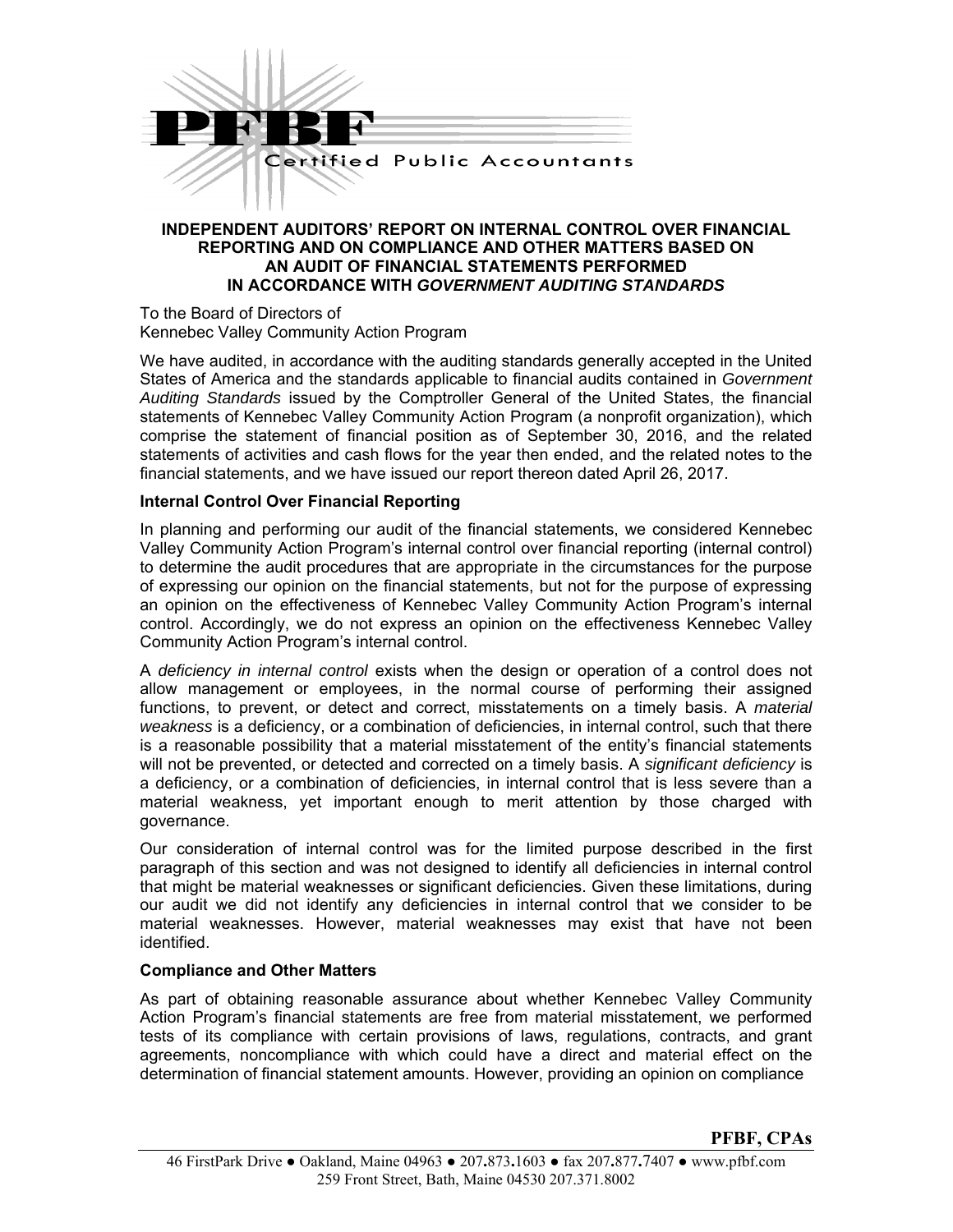with those provisions was not an objective of our audit, and accordingly, we do not express such an opinion. The results of our tests disclosed no instances of noncompliance or other matters that are required to be reported under *Government Auditing Standards.*

### **Purpose of this Report**

The purpose of this report is solely to describe the scope of our testing of internal control and compliance and the results of that testing, and not to provide an opinion on the effectiveness of the Agency's internal control or on compliance. This report is an integral part of an audit performed in accordance with *Government Auditing Standards* in considering the Agency's internal control and compliance. Accordingly, this communication is not suitable for any other purpose.

*Perry, Fitts, Boulette, & Fitton, CPAs* 

April 26, 2017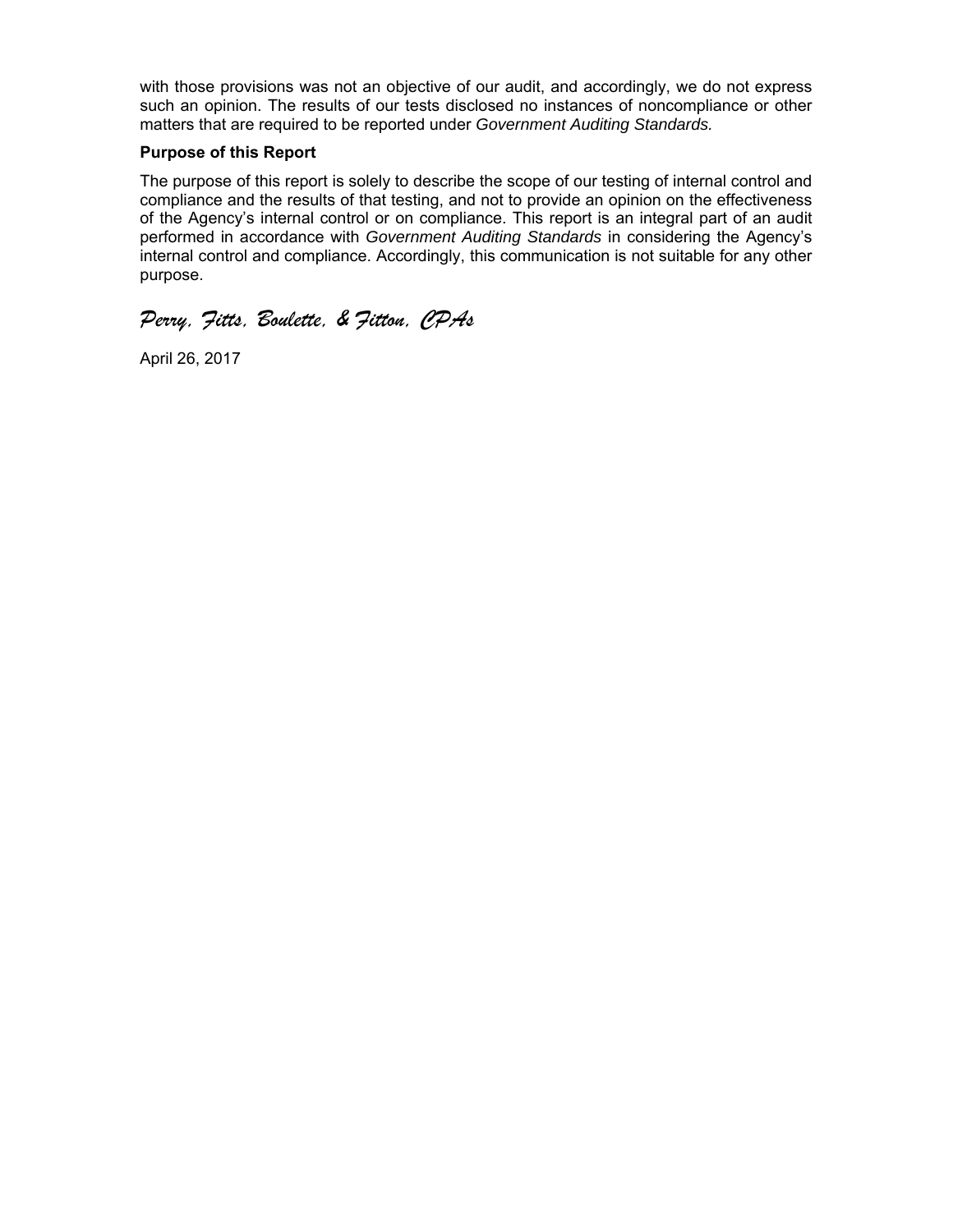

# **INDEPENDENT AUDITORS' REPORT ON COMPLIANCE FOR EACH MAJOR PROGRAM AND ON INTERNAL CONTROL OVER COMPLIANCE REQUIRED BY THE UNIFORM GUIDANCE**

To the Board of Directors Kennebec Valley Community Action Program

### **Report on Compliance for Each Major Federal Program**

We have audited Kennebec Valley Community Action Program's compliance with the types of compliance requirements described in the OMB Compliance Supplement that could have a direct and material effect on each of Kennebec Valley Community Action Program's major federal programs for the year ended September 30, 2016. Kennebec Valley Community Action Program's major federal programs are identified in the summary of auditor's results section of the accompanying schedule of findings and questioned costs.

#### *Management's Responsibility*

Management is responsible for compliance with federal statutes, regulations, and the terms and conditions of its federal awards applicable to its federal programs.

### *Auditor's Responsibility*

Our responsibility is to express an opinion on compliance for each of Kennebec Valley Community Action Program's major federal programs based on our audit of the types of compliance requirements referred to above. We conducted our audit of compliance in accordance with auditing standards generally accepted in the United States of America; the standards applicable to financial audits contained in Government Auditing Standards, issued by the Comptroller General of the United States; and the audit requirements of Title 2 U.S. Code of Federal Regulations Part 200, Uniform Administrative Requirements, Cost Principles, and Audit Requirements for Federal Awards (Uniform Guidance). Those standards and the Uniform Guidance require that we plan and perform the audit to obtain reasonable assurance about whether noncompliance with the types of compliance requirements referred to above that could have a direct and material effect on a major federal program occurred. An audit includes examining, on a test basis, evidence about Kennebec Valley Community Action Program's compliance with those requirements and performing such other procedures as we considered necessary in the circumstances.

We believe that our audit provides a reasonable basis for our opinion on compliance for each major federal program. However, our audit does not provide a legal determination of Kennebec Valley Community Action Program's compliance.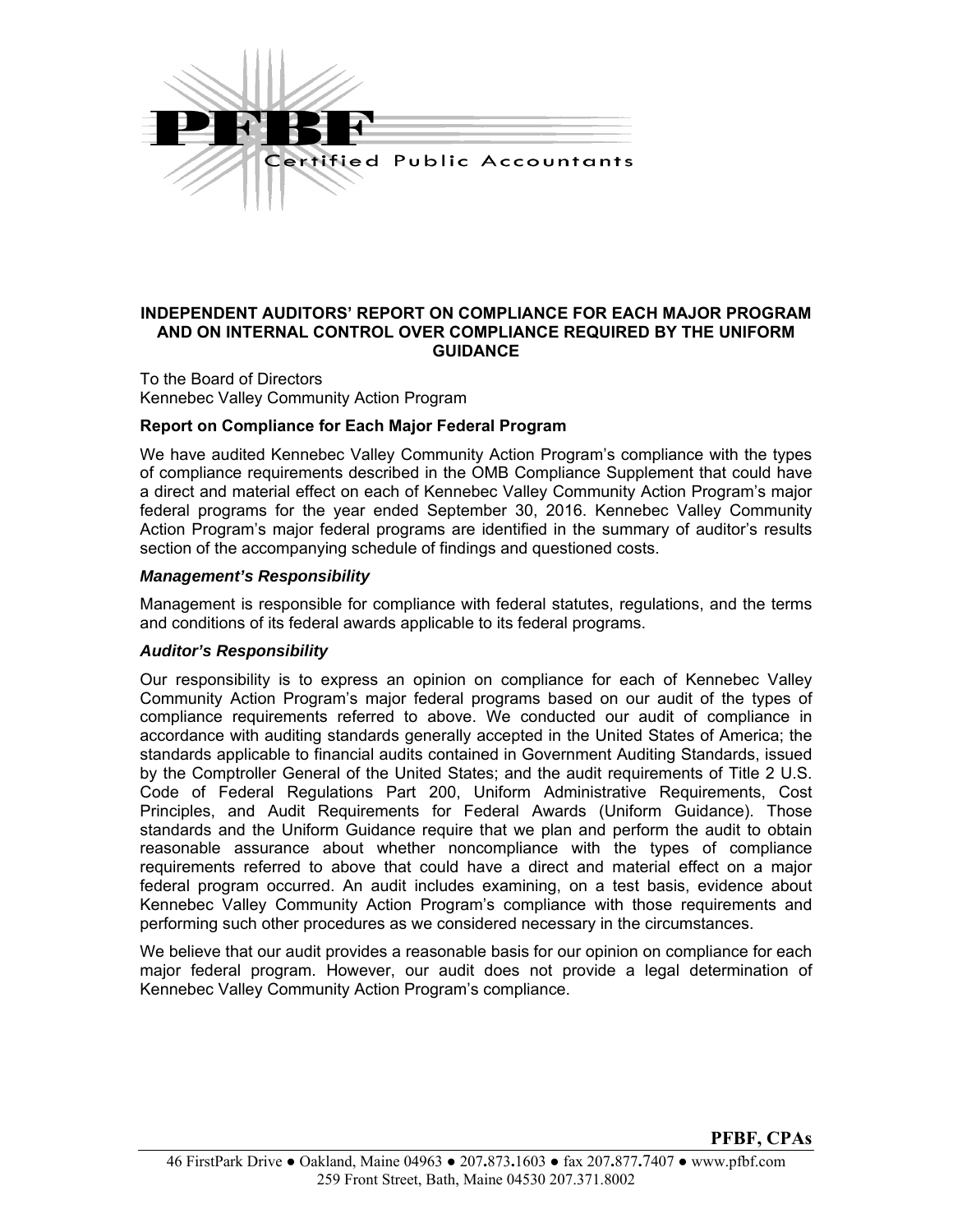#### *Opinion on Each Major Federal Program*

In our opinion, Kennebec Valley Community Action Program complied, in all material respects, with the types of compliance requirements referred to above that could have a direct and material effect on each of its major federal programs for the year ended September 30, 2016.

#### **Report on Internal Control Over Compliance**

Management of Kennebec Valley Community Action Program is responsible for establishing and maintaining effective internal control over compliance with the types of compliance requirements referred to above. In planning and performing our audit of compliance, we considered Kennebec Valley Community Action Program's internal control over compliance with the types of requirements that could have a direct and material effect on each major federal program to determine the auditing procedures that are appropriate in the circumstances for the purpose of expressing an opinion on compliance for each major federal program and to test and report on internal control over compliance in accordance with the Uniform Guidance, but not for the purpose of expressing an opinion on the effectiveness of internal control over compliance. Accordingly, we do not express an opinion on the effectiveness of Kennebec Valley Community Action Program's internal control over compliance.

A deficiency in internal control over compliance exists when the design or operation of a control over compliance does not allow management or employees, in the normal course of performing their assigned functions, to prevent, or detect and correct, noncompliance with a type of compliance requirement of a federal program on a timely basis. A material weakness in internal control over compliance is a deficiency, or combination of deficiencies, in internal control over compliance, such that there is a reasonable possibility that material noncompliance with a type of compliance requirement of a federal program will not be prevented, or detected and corrected, on a timely basis. A significant deficiency in internal control over compliance is a deficiency, or a combination of deficiencies, in internal control over compliance with a type of compliance requirement of a federal program that is less severe than a material weakness in internal control over compliance, yet important enough to merit attention by those charged with governance.

Our consideration of internal control over compliance was for the limited purpose described in the first paragraph of this section and was not designed to identify all deficiencies in internal control over compliance that might be material weaknesses or significant deficiencies. We did not identify any deficiencies in internal control over compliance that we consider to be material weaknesses. However, material weaknesses may exist that have not been identified.

#### **Report on Schedule of Expenditures of Federal Awards Required by the Uniform Guidance**

We have audited the financial statements of Kennebec Valley Community Action Program as of and for the year ended September 30, 2016, and have issued our report thereon dated April 26, 2017, which contained an unmodified opinion on those financial statements. Our audit was conducted for the purpose of forming an opinion on the financial statements as a whole. The accompanying schedule of expenditures of federal awards is presented for purposes of additional analysis as required by the Uniform Guidance and is not a required part of the financial statements. Such information is the responsibility of management and was derived from and relates directly to the underlying accounting and other records used to prepare the financial statements. The information has been subjected to the auditing procedures applied in the audit of the financial statements and certain additional procedures, including comparing and reconciling such information directly to the underlying accounting and other records used to prepare the financial statements or to the financial statements themselves, and other additional procedures in accordance with auditing standards generally accepted in the United States of America. In our opinion, the schedule of expenditures of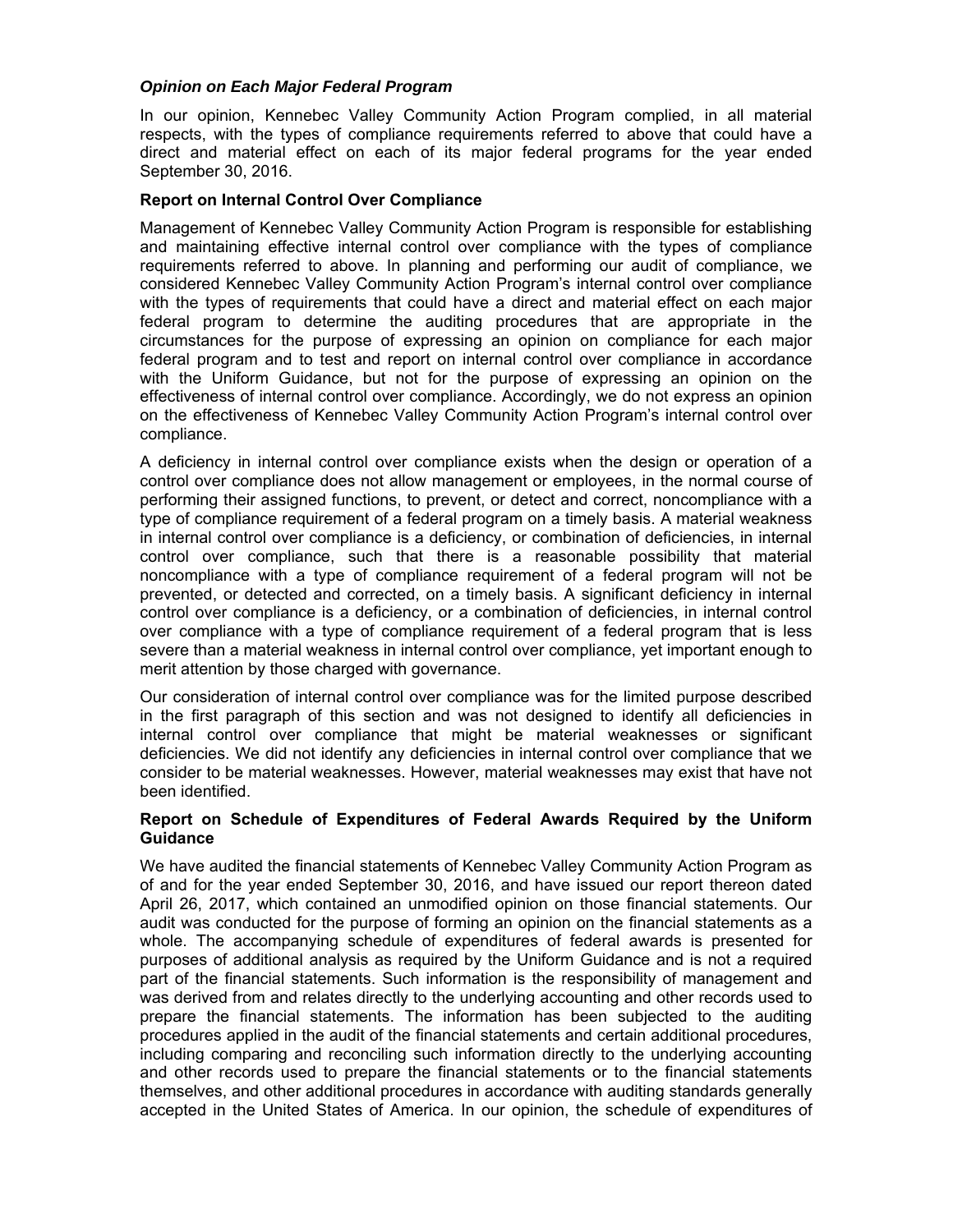federal awards is fairly stated in all material respects in relation to the financial statements as a whole.

The purpose of this report on internal control over compliance is solely to describe the scope of our testing of internal control over compliance and the results of that testing based on the requirements of the Uniform Guidance. Accordingly, this report is not suitable for any other purpose.

*Perry, Fitts, Boulette, & Fitton, CPAs* 

April 26, 2017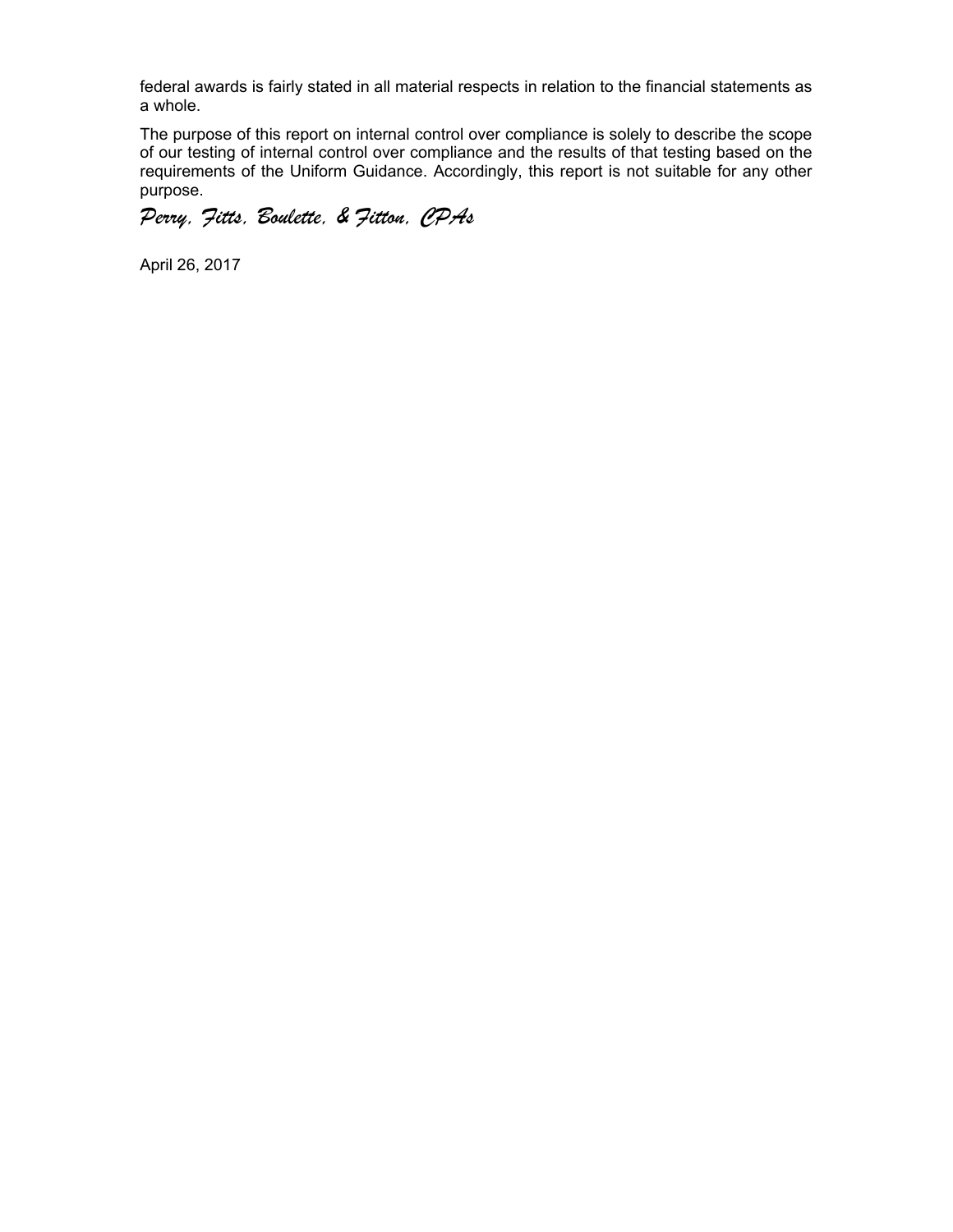#### **KENNEBEC VALLEY COMMUNITY ACTION PROGRAM Schedule of Expenditures of Federal Awards Year Ended September 30, 2016**

| Federal Grantor/                                                      |             |                     |                   |               |
|-----------------------------------------------------------------------|-------------|---------------------|-------------------|---------------|
| Pass-Through Grantor/                                                 | <b>CFDA</b> | Award               | Award             | Federal       |
| <b>Program Title</b>                                                  | number      | number              | term              | expenditures  |
|                                                                       |             |                     |                   |               |
| U.S. Department of Health and Human Services:                         |             |                     |                   |               |
| Direct Awards:                                                        |             |                     |                   |               |
| <b>Head Start</b>                                                     | 93.600      | 01CH2219/03         | 09/01/16-08/31/17 | \$<br>275,019 |
| <b>Head Start</b>                                                     | 93.600      | 01CH2219/02         | 09/01/15-08/31/16 | 2,685,132     |
| Early Head Start/Child Care Partnership                               | 93.600      | 01HP0008/02         | 08/01/16-07/31/17 | 125,236       |
| Early Head Start/Child Care Partnership                               | 93.600      | 01HP0008/01         | 02/01/15-07/31/16 | 1,191,304     |
| Subtotal U.S. Department of Health and Human Services Head Start      |             |                     |                   | 4,276,691     |
| Pass-through State Department of Health and Human Services:           |             |                     |                   |               |
| <b>Community Services Block Grant</b>                                 | 93.569      | CFS-16-7004A        | 10/01/15-09/30/16 | 393,556       |
| Temporary Assistance for Needy Families/Youth Outreach                | 93.558      | COM-16-114          | 05/01/16-03/31/17 | 19,206        |
| Temporary Assistance for Needy Families/KV Van Child Welfare          | 93.558      | CFS-16-4004B        | 02/01/16-12/31/16 | 355,995       |
| Social Services Block Grant/KV Van Low-Income                         | 93.667      | CFS-16-4004B        | 02/01/16-12/31/16 | 146,030       |
| Social Services Block Grant/KV Van Low-Income                         | 93.667      | CFS-15-4004D        | 10/01/14-01/31/16 | 63,906        |
| ACA Maternal, Infant, & Early Childhood Home Visiting Program         | 93.505      | CDC-15-1514C        | 09/30/14-03/31/16 | 159,549       |
| Subtotal U.S. Department of Health and Human                          |             |                     |                   |               |
| Services/State DHHS                                                   |             |                     |                   | 1,138,242     |
| Pass-through Maine State Housing Authority:                           |             |                     |                   |               |
| Low-Income Home Energy Assistance/Fuel Assistance                     | 93.568      | None                | 07/01/16-06/30/17 | 126,866       |
| Low-Income Home Energy Assistance/Fuel Assistance                     | 93.568      | None                | 07/01/15-06/30/16 | 400,411       |
| Low-Income Home Energy Assistance/Weatherization Program              | 93.568      | None                | 10/01/15-03/31/18 | 358,057       |
| Low-Income Home Energy Assistance/Weatherization Program              | 93.568      | None                | 10/01/14-03/31/17 | 1,068,306     |
| Subtotal U.S. Department of Health and Human                          |             |                     |                   |               |
| Services/MSHA Low-Income Home Energy Assistance                       |             |                     |                   | 1,953,640     |
| Pass-through State Department of Judicial Branch:                     |             |                     |                   |               |
| Grants to States for Access & Visitation Programs                     | 93.597      | CT20150915*1098     | 10/01/15-09/30/16 | 10,600        |
| Subtotal U.S. Department Health and Human                             |             |                     |                   |               |
| Services/State Judicial Branch Grants to States for Access/Visitation |             |                     |                   | 10,600        |
| Pass-through Maine Children's Trust:                                  |             |                     |                   |               |
| ACA Maternal, Infant, & Early Childhood Home Visiting Program         | 93.505      | MCT-16-113A         | 04/01/16-09/30/18 | 149,237       |
| Temporary Assistance for Needy Families/Home Visiting                 | 93.558      | MCT-16-113A         | 04/01/16-09/30/18 | 106,634       |
| ACA Maternal, Infant, & Early Childhood Home Visiting Formula Program | 93.870      | MCT-16-113A         | 04/01/16-09/30/18 | 105,572       |
| Subtotal U.S. Department of Health and Human Services/                |             |                     |                   |               |
| Maine Children's Trust/Home Visiting                                  |             |                     |                   | 361,443       |
| Ma Pass-through Western Maine Community Action:                       |             |                     |                   |               |
| PPHF CA to Support Navigators in FF & State Partnership Exchanges     | 93.332      | 1 NAVCA150160-01-00 | 09/02/16-09/01/17 | 2,593         |
| PPHF CA to Support Navigators in FF & State Partnership Exchanges     | 93.332      | 1 NAVCA140119-01-00 | 09/02/15-09/01/16 | 39,000        |
| Subtotal U.S. Department of Health and Human Services/WMCA            |             |                     |                   |               |
| PPHF CA to Support Navigators in FF & State Partnership Exchanges     |             |                     |                   | 41,593        |
| Total U.S. Department of Health and Human Services                    |             |                     |                   | 7,782,209     |
|                                                                       |             |                     |                   |               |
| U.S. Department of Justice                                            |             |                     |                   |               |
| Pass-through Boys & Girls Clubs of America/Alfond Youth Center        |             |                     |                   |               |
| Juvenile Mentoring Program - South End Teen Center                    | 16.726      | OJP-2015-36390      | 01/01/16-12/31/16 | 2,332         |
| Juvenile Mentoring Program - South End Teen Center                    | 16.726      | OJP-2014-34862      | 01/13/15-12/31/15 | 3,059         |
| Total U.S. Department of Justice                                      |             |                     |                   | 5,391         |
|                                                                       |             |                     |                   |               |
| U.S. Department of Energy:                                            |             |                     |                   |               |
| Pass-through Maine State Housing Authority:                           |             |                     |                   |               |
| Weatherization Assistance for Low-Income Persons                      | 81.042      | None                | 04/01/16-03/31/17 | 127,101       |
| Weatherization Assistance for Low-Income Persons                      | 81.042      | None                | 04/01/13-04/30/16 | 357,906       |
| Total U.S. Department of Energy                                       |             |                     |                   | 485,007       |
|                                                                       |             |                     |                   |               |
| U.S. Department of Agriculture:                                       |             |                     |                   |               |
| Pass-through State Department of Health and Human Services:           |             |                     |                   |               |
| Child & Adult Care Food Program                                       | 10.558      | FP-16-448           | 10/01/15-09/30/16 | 168,812       |
| Subtotal U.S. Department of Agriculture/State DHHS                    |             |                     |                   | 168,812       |
| Pass-through Western Maine Community Action:                          |             |                     |                   |               |
| Rural Community Development Initiative                                | 10.446      | None                | 09/01/14-02/28/16 | 6,001         |
| Subtotal U.S. Department of Agriculture/WMCA RCDI                     |             |                     |                   | 6,001         |
| Total U.S. Department of Agriculture                                  |             |                     |                   | 174,813       |
|                                                                       |             |                     |                   |               |
| U.S. Department of Transportation:                                    |             |                     |                   |               |
| Pass-through Maine Department of Transportation:                      |             |                     |                   |               |
| Formula Grants for Rural Areas/RTAP Scholarship                       | 20.509      | <b>CSN 36337</b>    | 07/01/16-06/30/17 | 1,196         |
| Formula Grants for Rural Areas                                        | 20.509      | <b>CSN 36591</b>    | 07/01/16-06/30/17 | 130,753       |
| Formula Grants for Rural Areas                                        | 20.509      | <b>CSN 36013</b>    | 07/01/15-12/31/16 | 15,000        |
| Formula Grants for Rural Areas                                        | 20.509      | CSN 35120           | 07/01/15-06/30/16 | 297,749       |
| Subtotal U.S. DOT/Maine DOT Formula Grants for Other than             |             |                     |                   |               |
| <b>Urbanized Areas</b>                                                |             |                     |                   | 444,698       |
| Enhanced Mobility for Seniors and Individuals with Disabilities       | 20.513      | CSN 35019           | 10/06/15-10/06/20 | 172,231       |
| Total U.S. Department of Transportation                               |             |                     |                   | 616,929       |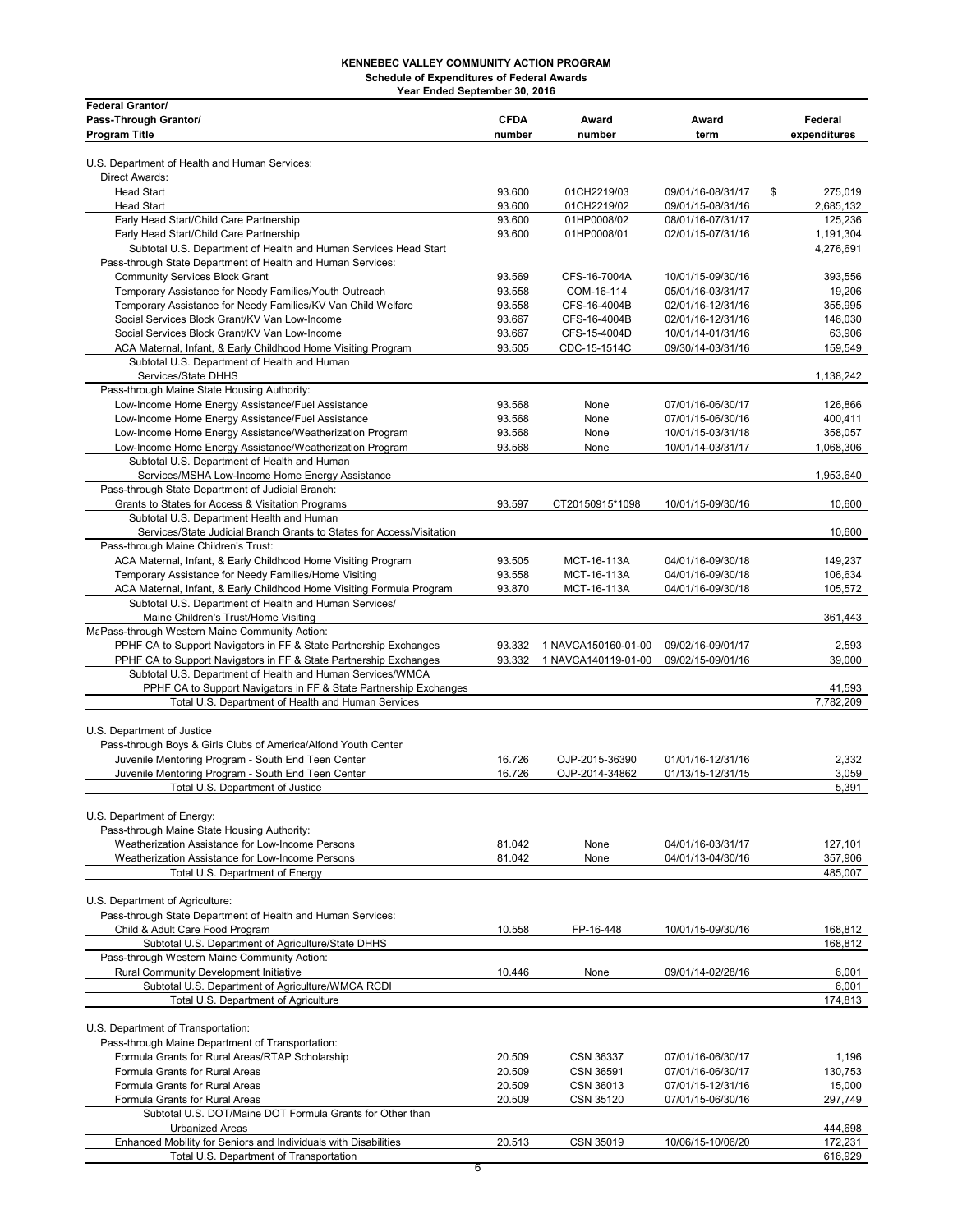#### **KENNEBEC VALLEY COMMUNITY ACTION PROGRAM**

**Schedule of Expenditures of Federal Awards, Continued**

| Year Ended September 30, 2016                                        |             |          |                   |                 |
|----------------------------------------------------------------------|-------------|----------|-------------------|-----------------|
| <b>Federal Grantor/</b>                                              |             |          |                   |                 |
| Pass-Through Grantor/                                                | <b>CFDA</b> | Award    | Award             | Federal         |
| <b>Program Title</b>                                                 | number      | number   | term              | expenditures    |
| U.S. Department of Housing & Urban Development:                      |             |          |                   |                 |
| Pass-through Maine Department of Economic and Community Development/ |             |          |                   |                 |
| City of Rockland:                                                    |             |          |                   |                 |
| Community Development Block Grants/State's Program                   | 14.228      | None     | 10/01/15-06/30/17 | 279,568         |
| Total U.S. Department of Housing & Urban Development                 |             |          |                   | 279,568         |
|                                                                      |             |          |                   |                 |
| U.S. Department of Treasury:                                         |             |          |                   |                 |
| Pass-through NeighborWorks America:                                  |             |          |                   |                 |
| NeighborWorks America/Foreclosure Mitigation Counseling              | 21.000      | Round 10 | 06/10/16-06/30/17 | 10,766          |
| NeighborWorks America/Foreclosure Mitigation Counseling              | 21.000      | Round 9  | 04/08/15-06/30/16 | 14,826          |
| NeighborWorks America                                                | 21.000      | None     | 10/01/15-Open     | 70,500          |
| NeighborWorks America                                                | 21.000      | None     | 10/01/14-Open     | 18,279          |
| NeighborWorks America                                                | 21.000      | None     | 10/01/13-Open     | 6,051           |
| NeighborWorks America/Financial Capacity Grant                       | 21.000      | None     | 08/15/16-08/15/17 | 240             |
| Total U.S. Department of Treasury/NeighborWorks America              |             |          |                   | 120,662         |
| <b>Total Expenditures of Federal Awards</b>                          |             |          |                   | 9.464.579<br>\$ |

*See accompanying notes to schedule of expenditures of federal awards.*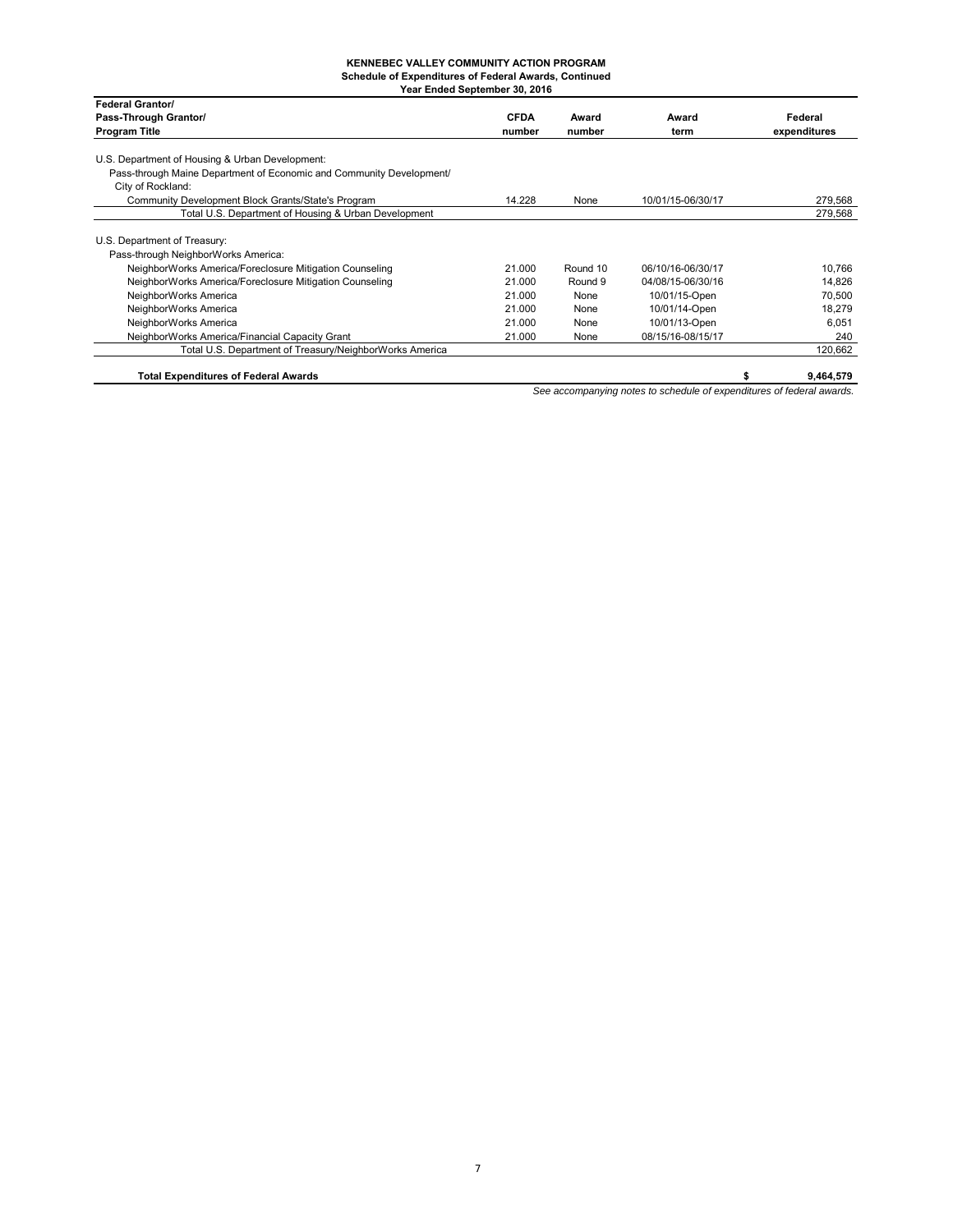### PURPOSE OF THE SCHEDULE

The Uniform Guidance requires a Schedule of Expenditures of Federal Awards showing total expenditures for each federal award program as identified in the Catalog of Federal Domestic Assistance (CFDA).

# SIGNIFICANT ACCOUNTING POLICIES

- A. Reporting Entity The accompanying schedule includes all federal award programs of Kennebec Valley Community Action Program for the fiscal year ended September 30, 2016. The reporting entity is defined in the notes to financial statements of Kennebec Valley Community Action Program.
- B. Basis of Presentation The information in the accompanying schedule of expenditures of federal awards is presented in accordance with the Uniform Guidance.
	- 1. Pursuant to the Uniform Guidance, federal awards are defined as assistance provided by a federal agency, either directly or indirectly, in the form of grants, contracts, cooperative agreements, loans, loan guarantees, property, interest subsidies, insurance, or direct appropriations.
	- 2. Major Programs The Uniform Guidance establishes the level of expenditures or expenses to be used in defining major federal award programs. Major programs for the Kennebec Valley Community Action Program are identified in the summary of auditor's results in the Schedule of Findings and Questioned Costs.
- C. Basis of Accounting The information presented in the Schedule of Expenditures of Federal Awards is presented on the accrual basis of accounting, which is consistent with the reporting in the Kennebec Valley Community Action Program's financial statements.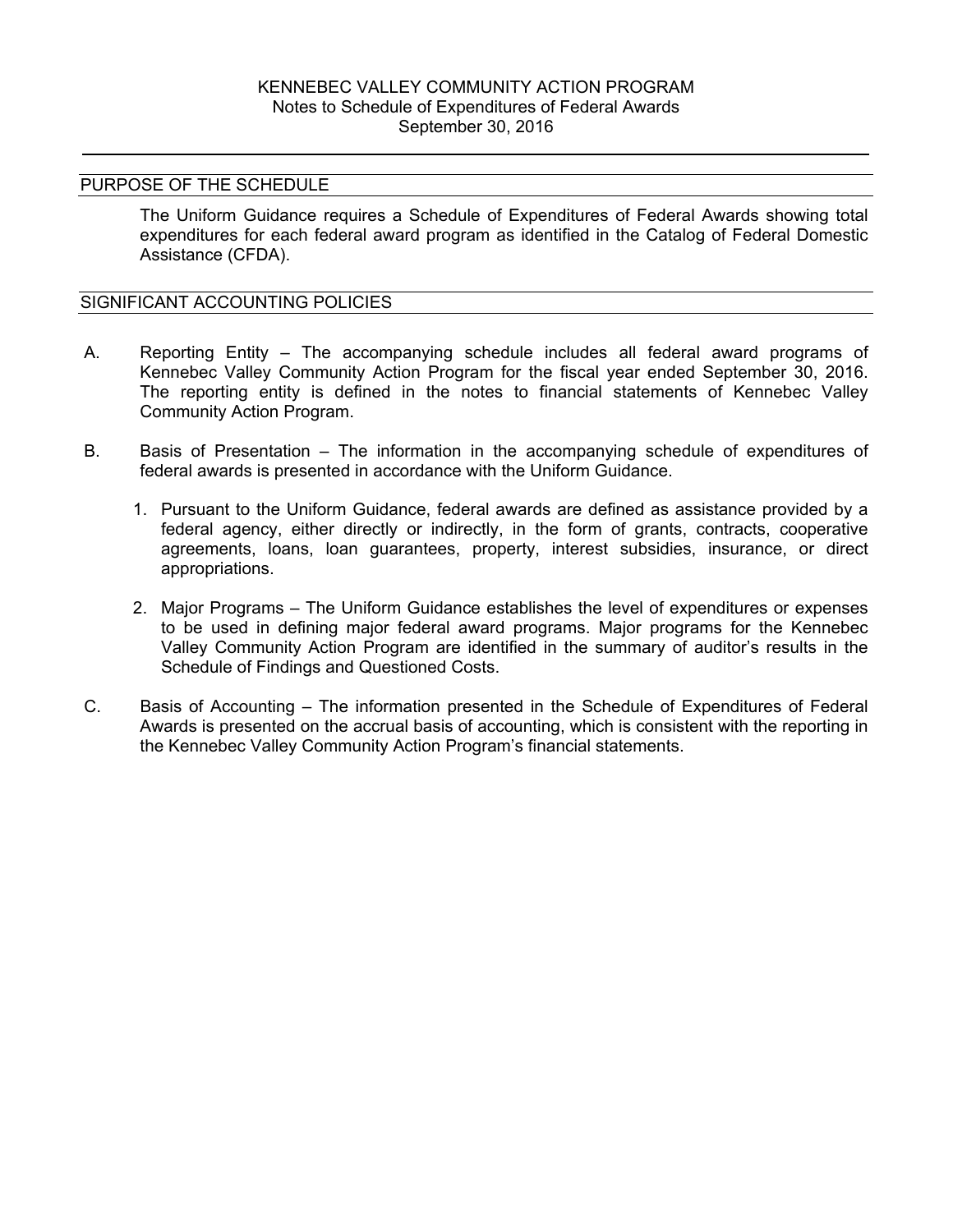# KENNEBEC VALLEY COMMUNITY ACTION PROGRAM Schedule of Findings and Questioned Costs September 30, 2016

# **Section I – Summary of Auditor's Results**

| <b>Financial Statements</b>                                                                                         |                                                                         |
|---------------------------------------------------------------------------------------------------------------------|-------------------------------------------------------------------------|
| Type of auditor's report issued:                                                                                    | Unmodified                                                              |
| Internal control over financial reporting:<br>Material weaknesses identified?<br>Significant deficiency identified? | No<br>No                                                                |
| Noncompliance material to financial statements noted?                                                               | No                                                                      |
| <b>Federal Awards</b>                                                                                               |                                                                         |
| Internal control over major programs:<br>Material weaknesses identified?<br>Significant deficiency identified?      | No<br><b>No</b>                                                         |
| Type of auditor's report issued on compliance<br>for major programs:                                                | Unmodified                                                              |
| Any audit findings disclosed that are required<br>to be reported in accordance with<br>the Uniform Guidance?        | <b>No</b>                                                               |
| Identification of major programs:                                                                                   |                                                                         |
| <b>CFDA Number(s)</b>                                                                                               | <b>Name of Federal Program or Cluster</b>                               |
| 93.568<br>81.042                                                                                                    | Low-Income Home Energy Assistance<br>Weatherization Assistance for Low- |

Weatherization Assistance for Low-Income Persons Affordable Care Act – Maternal , Infant and Early Childhood Home Visiting Program

between Type A and Type B programs:  $$750,000$ 

Auditee qualified as low-risk auditee? Auditee was a series of the series of the SNS and Yes

Dollar threshold used to distinguish

93.505

# **Section II – Findings Required to be Reported under Government Auditing Standards None**

**Section III – Findings and Questioned Costs for Major Federal Awards**  None